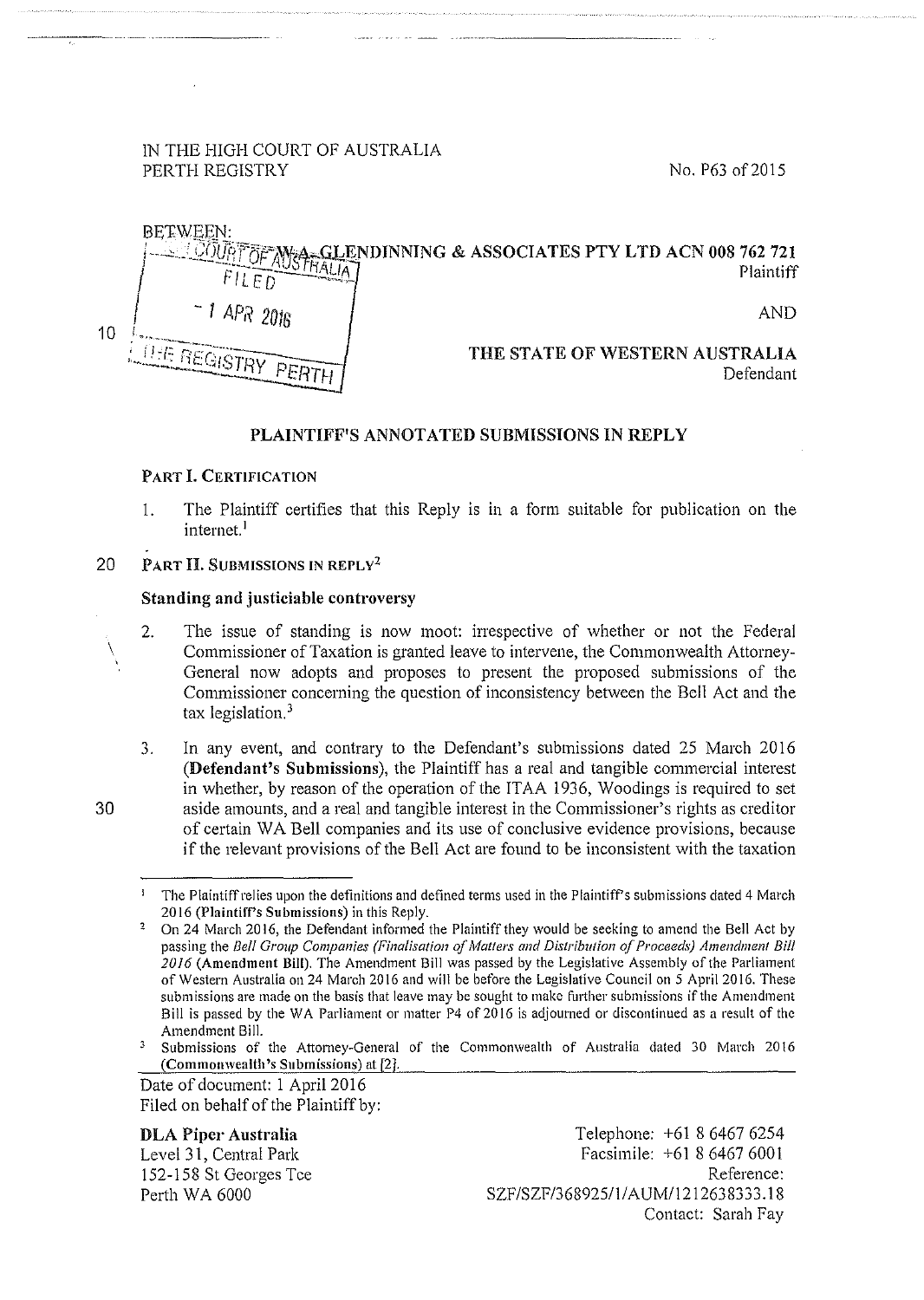legislation, and if it were to be held that such inconsistency did not result in the invalidity of the whole of the Bell Act, one creditor of BGF (namely the Commissioner) would be dealt with preferentially to other creditors (including the Plaintiff) and with the further consequence of there being less available to the other creditors (including the Plaintiff) for distribution by the Authority.

·---· ------ -----------~--~-

4. As for justiciable controversy<sup>4</sup> with respect to former s.215 or s.260-45 of Schedule 1 to the TAA 1953, the issue raised is not merely hypothetical given that the Bell Act has been passed and that it intersects with an existing power which, on the agreed facts, can be lawfully exercised by the Commissioner at any time.

## 10 **Inconsistency of the Bell Act with the Commonwealth tax legislation5**

- 5. The Plaintiff has not suggested that s.215 or s.254 creates a right in the Commonwealth to receive any sum.6 The Plaintiff's contention is that s.22 of the Bell Act makes it impossible for Woodings to discharge his tax obligations and compromises the Commissioner's ability to recover tax related liabilities.
- 6. The fact that the Authority now has assets which the liquidator was required (by s.215 of the IT AA 1936) to retain renders s.22 of the Bell Act no less inconsistent with the ITAA 1936.
- 7. Moreover, it is fallacious to assert that by the Authority having the same assets available for distribution to creditors of WA Bell Companies as the Commissioner, the Commissioner is in the same position as under the legislation that would otherwise be applicable.<sup>7</sup> Apart from again being irrelevant to the existence of inconsistency, the assertion ignores the fact that s.215 of the IT AA 1936 does not apply to the Authority (and there is nothing in the Bell Act that imposes upon the Authority an obligation similar to that imposed upon Woodings by s.215(3)).
	- 8. Even if "setting aside" is to be given the meaning contended for by WA,<sup>8</sup> it is selfevident that, as a consequence of s.22 of the Bell Act, Woodings no longer maintains or has available the relevant funds. Again, to say that the Authority now holds them and therefore there is no real inconsistency is fallacious: the Authority is not a *"person"* to which s.215 applies and there is nothing in the Bell Act that preserves or even replicates vis-a-vis the Authority the obligations imposed upon Woodings by s.215.<sup>9</sup>

20

30

-2-

In *CGU Insurance Limited v Blakeley* [2016] HCA 2 at [27]-[30] and [63]-[68], French CJ, Kiefel, Bell and **Keane JJ recently clarified the characteristics of a** *'justiciab/e controversy',.* 

<sup>&#</sup>x27; The Plaintiff adopts the proposed Submissions of the Federal Commissioner of Taxation dated 8 March **2016 (Commissioner's Submissions) concerning the question of inconsistency between the Bell Act and**  Commonwealth tax legislation.<br>
<sup>6</sup> Defendant's Submissions at [37].<br>
<sup>7</sup> Defendant's Submissions at [40] (and see also [71]).

<sup>&</sup>lt;sup>8</sup> Defendant's Submissions at [41].

<sup>9</sup> The same comments apply to the Defendant's assertion (at (70]-[71]) that *"the only real difference between the two schemes is that the Commonwealth may not receive as much in a final distribution as it may have* **if**  *the final distribution were made* **by** *a liquidator"* **and** *"so long as the Authority has the same assets available for distribution to creditors ofWA Bell Companies, pursuant to the Bell Act, as did the liquidator, then the Commissioner is in precisely the same position in respect of the Bell Act as it would be under the legislation that would otherwise ... be applicable".*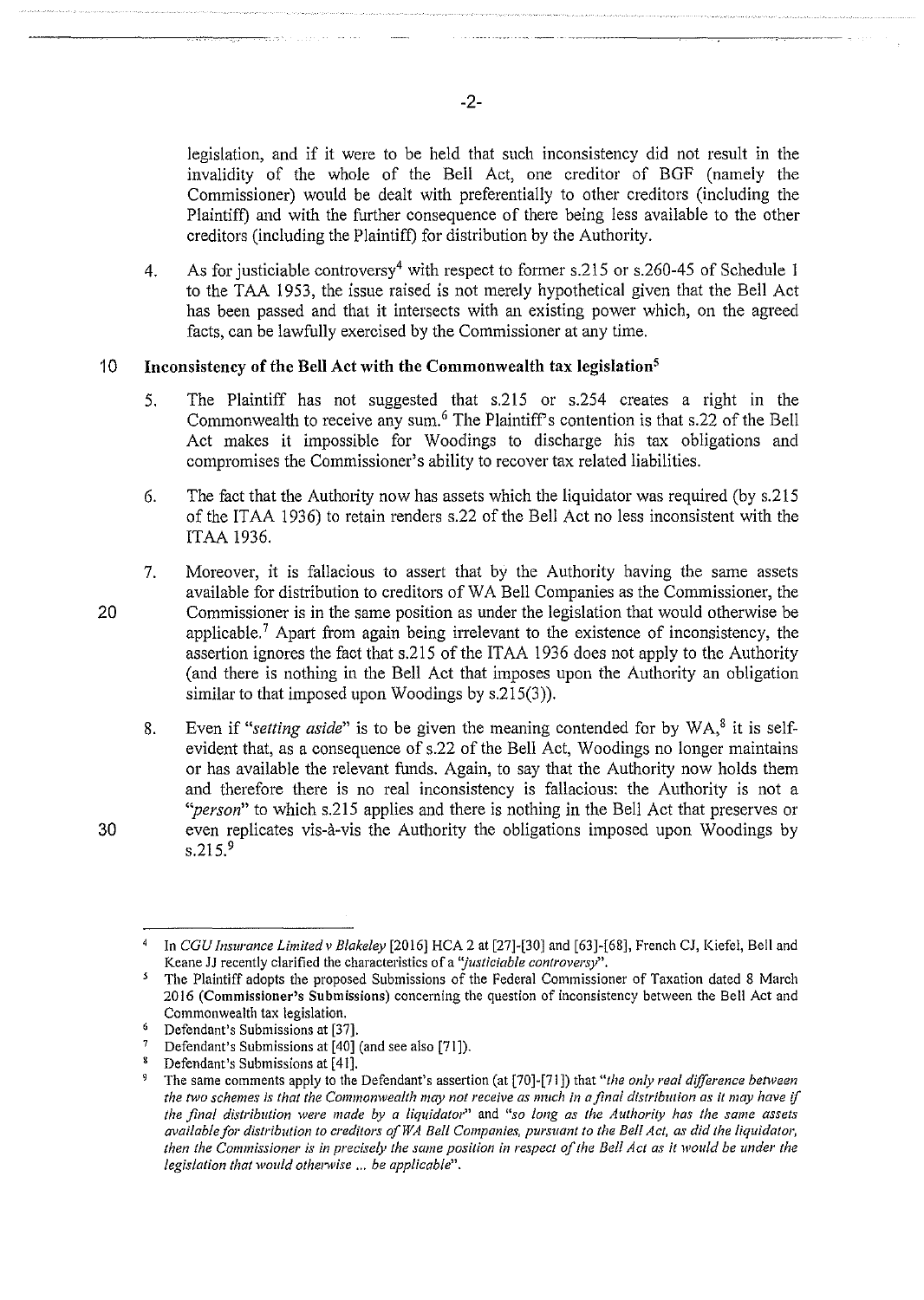- 9. The inconsistency between the Bell Act and the ITAA 1936 is not overcome by suggesting that the Authority, albeit under no legal obligation to do so (unlike Woodings) may retain funds sufficient to provide for tax.
- 10. Finally, the Defendant asserts a lack of real conflict between the State law and the Commonwealth law.<sup>10</sup> It relies upon *Attorney-General (Vic) v Andrews*,<sup>11</sup> which provides that there is no inconsistency for the purpose of s.l 09 where the proper construction of the federal statute demonstrates an intention that it is to act in a way that is supplementary to or concurrent with the State law in question. However, in a case not dealt with by the Defendant, namely *Deputy Commissioner of Taxation v*  10 *Moorebank Pty Ltd*,<sup>12</sup> this Court noted the comprehensive terms of the ITAA 1936 (including recovery of tax debts)<sup> $13$ </sup> which does not, except in exceptional circumstances, leave room for the operation of State law. Consequently, the reference to cases<sup>14</sup> by the Defendant previously decided under now non-existent State laws concerning the distribution of assets of insolvent companies does not demonstrate the present intended concurrent operation of Commonwealth taxation laws and State law.

#### Reading down

11. The identified inconsistencies between the Bell Act and the taxation legislation cannot be avoided by reading down the offending provisions of the Bell Act. First, as noted in the Commissioner's Submissions, *"the evident pwpose of the Bell Act is to provide a*  20 *comprehensive regime/or dealing with all the property of the WA Bell Companies and to give the Authority and the Governor complete discretion as to how liabilities are to be determined and paid*".<sup>15</sup> Accordingly, to seek to read down the offending provisions would be inconsistent with the legislative purpose of the Bell Act.<sup>16</sup> Secondly, the nature and extent of the suggested reading down would require the Court to *"perform a feat which is in essence legislative and not judicial*".<sup>17</sup> Thirdly, the Bell Act has already taken effect and in a manner inconsistent with any reading down of the offending provisions (i.e., without exception, all assets of the WA Bell Companies have passed from Woodings to the Authority).

-3-

---------~----.·-------·----- ----- ------- --------

<sup>&</sup>lt;sup>10</sup> Defendant's Submissions at footnote 38.<br><sup>11</sup> (2007) 230 CIR 369 at 401-402 564<sup>1</sup>

<sup>(2007) 230</sup> CLR 369 at 401-402 [54]; Defendant's submissions in P4 of 2016 at [26]. However, the **footnotes have been removed from the quote relied upon, which referto:** *Re Residential Tenancies Tribunal (NSW); Ex parte Defence Housing Authority* (1997) 190 CLR 410 at 432 433, 449, 462; *Commonwealth v Western Australia* (1999) 196 CLR 392 at 416 417 [59], 441 [145]; *Dobinson v Crabb* (1990) 170 CLR 218 at 231; *Telstra Corporation Ltd v Worthing* (1999) 197 CLR 61 at 76 [27]; *APLA Ltd v Legal Services* 

*Commissioner* (NSW) (2005) 224 CLR 322 at 401 [208]-[209], 449 [375].<br><sup>12</sup> (1988) 165 CLR 55; Plaintiff's Submissions at footnote 76. Plaintiff's submissions in S248 of 2015 at [46]-[48].

<sup>13 (1988) 165</sup> CLR 55 at 66-67. 14 *Federal Commissioner of Taxation v Official Liquidator of EO Farley Ltd* (1940) 63 CLR 278; *In re Richard Foreman* & *Sons Pty Ltd; Uther v Commissioner of Taxation (Cth)* (1947) 74 CLR 508; *Commonwealth v Cigamatic Pty Ltd (in liq)* (1962) 108 CLR 372. See Defendant Submissions at [47]-[59].

*<sup>15</sup>***Commissioner's Submissions at [53].** 

<sup>&</sup>lt;sup>16</sup> Defendant's Submissions at footnote 58.

<sup>&</sup>lt;sup>17</sup> See the Defendant's Submissions at footnote 57. The Defendant's proposed reading down at [77]-[78] of **the Defendant's Submissions amount to an attempt to make** *"an insertion which is 'too big or too much at variance with the language in fact used by the legislature"':* **compare** *Tay! or v Owners- Strata Plan I 1654*  [2014] HCA 9; (2014) 253 CLR 531 at 548 [38] (footnote omitted).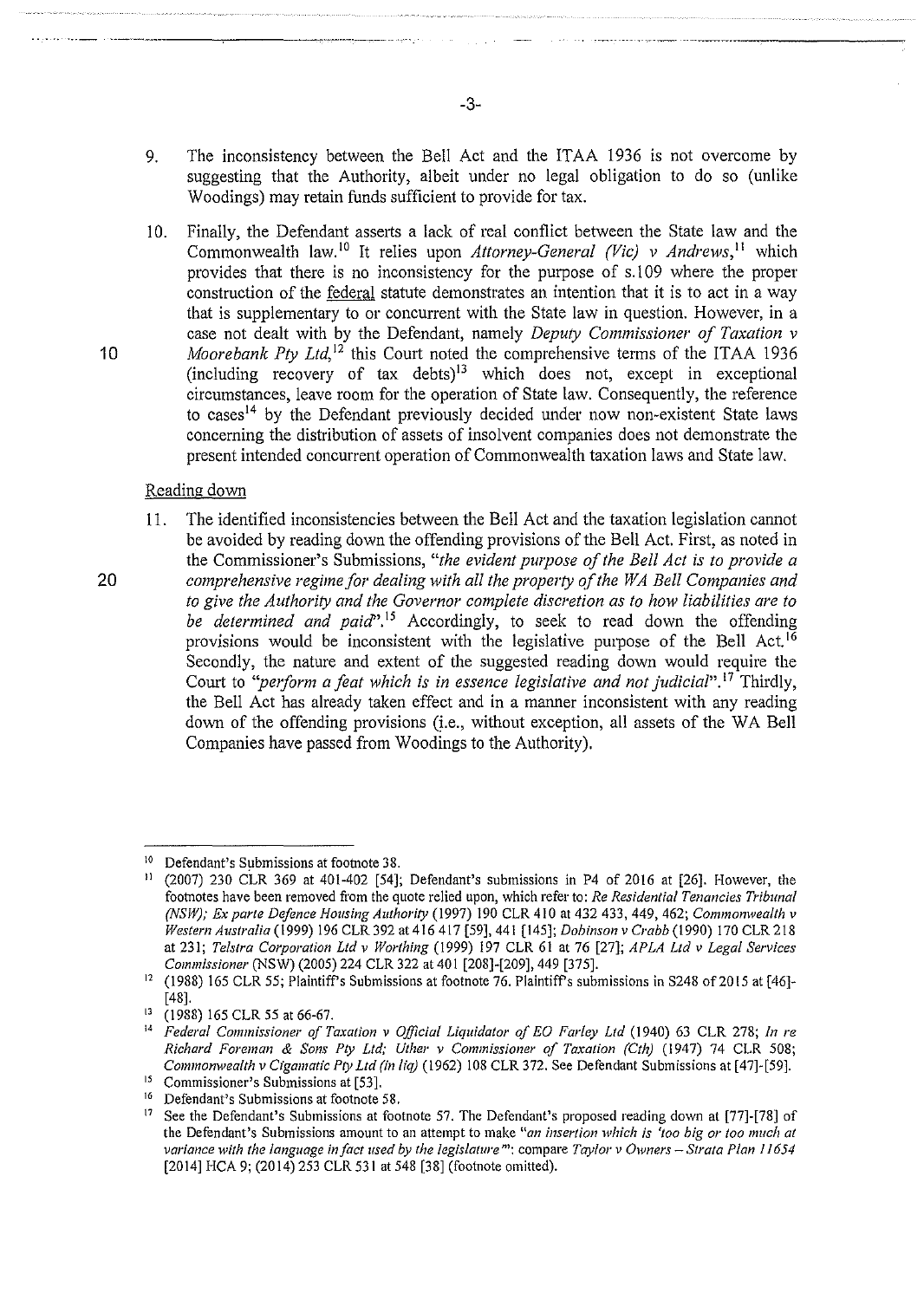## **Inconsistency of the Bell Act with the Corporations Act**

## Sections 5F and 5G(11)

- 12. The Defendant, South Australia and some of the other States, contend that the words *"in the State"* in s.SF(2) should be given what South Australia describes as *"the broad construction",* 18 to mean *"within the law area of the State",* so as to permit a State to legislate with extraterritorial effect. That strains the plain meaning of the phrase *"in the State."* In other words, the clear manner by which s.SF(2) operates is not by reference to the enactment of inconsistent State legislation, but providing that the relevant provisions of the Corporations legislation do not apply *"in the State"* in 10 relation to the excluded matter. The clear result is that the Corporations legislation does not apply *"in the State",* but continues to apply outside the State. <sup>19</sup>
	- 13. The Defendant further submits<sup>20</sup> that s.5F operates so as to disengage "the *Corporations legislation from the States and territories to which the law of State 1, in respect of the matter, applies"* so that that law operates *"in such States and Territories"* unless and until such other States and Territories themselves legislate in respect of the matter. Such a construction would result in consequences for which clear and unambiguous language would be required, namely to allow a State or Territory to impose upon other States and Territories the disengagement of specific provisions of the Corporations Law in those States and Territories.
- 20 14. As to [97] of the Defendant's Submissions, there is no warrant to construe s.5F(2) on the basis that *"a State will not declare a matter to be an excluded matter, and thereby 'to disapply' the Commonwealth legislation, unless the State fills the gap*". (Nor is there any reason to assume, as the Defendant asserts, that this would be *"inevitable".)*  Section SF operates to disapply the Commonwealth legislation by the passage of State legislation identifying a relevant "*excluded matter*", irrespective of whether the State *''fills the gap".*
- 1S. As for what is described by South Australia as *"the intermediate construction",* the logical consequence of such a construction is that the Corporations Act would not apply in Western Australia to the WA Bell Companies, but would continue to apply to 30 them outside of Western Australia. Accordingly, because the subject matter is not capable of territorial limitation, it would result in two vastly different laws applying to the same subject matter. That is a clearly an unsatisfactory, unworkable and unintended result, for the reasons given by Barrett J in  $HH^{21}$ .
	- 16. In support of both the "*broad*" and "*intermediate*" constructions, some States submit that the construction contended for by the Plaintiff leaves s.SF *"practically meaningless*".<sup>22</sup> That is plainly erroneous. In this regard, the Plaintiff refers to the various examples given by Barrett J in  $H/H^{23}$

<sup>&</sup>lt;sup>18</sup> Submissions of the Attorney-General for South Australia dated 23 March 2016 (SA's Submissions) at [26]-[32]. This analysis applies equally to  $s.5G(11)$ .

<sup>&</sup>lt;sup>19</sup> This analysis applies equally to s.5G(11).<br><sup>20</sup> Defendant's Submissions at [99].<br><sup>21</sup> *HIH v Building Insurers* (2003) 202 ALR 610 at [88]-[92].<br><sup>22</sup> SA's Submissions at [24].

<sup>23</sup> *HIH v Building Insurers* (2003) 202 ALR 610 at [88]-[92].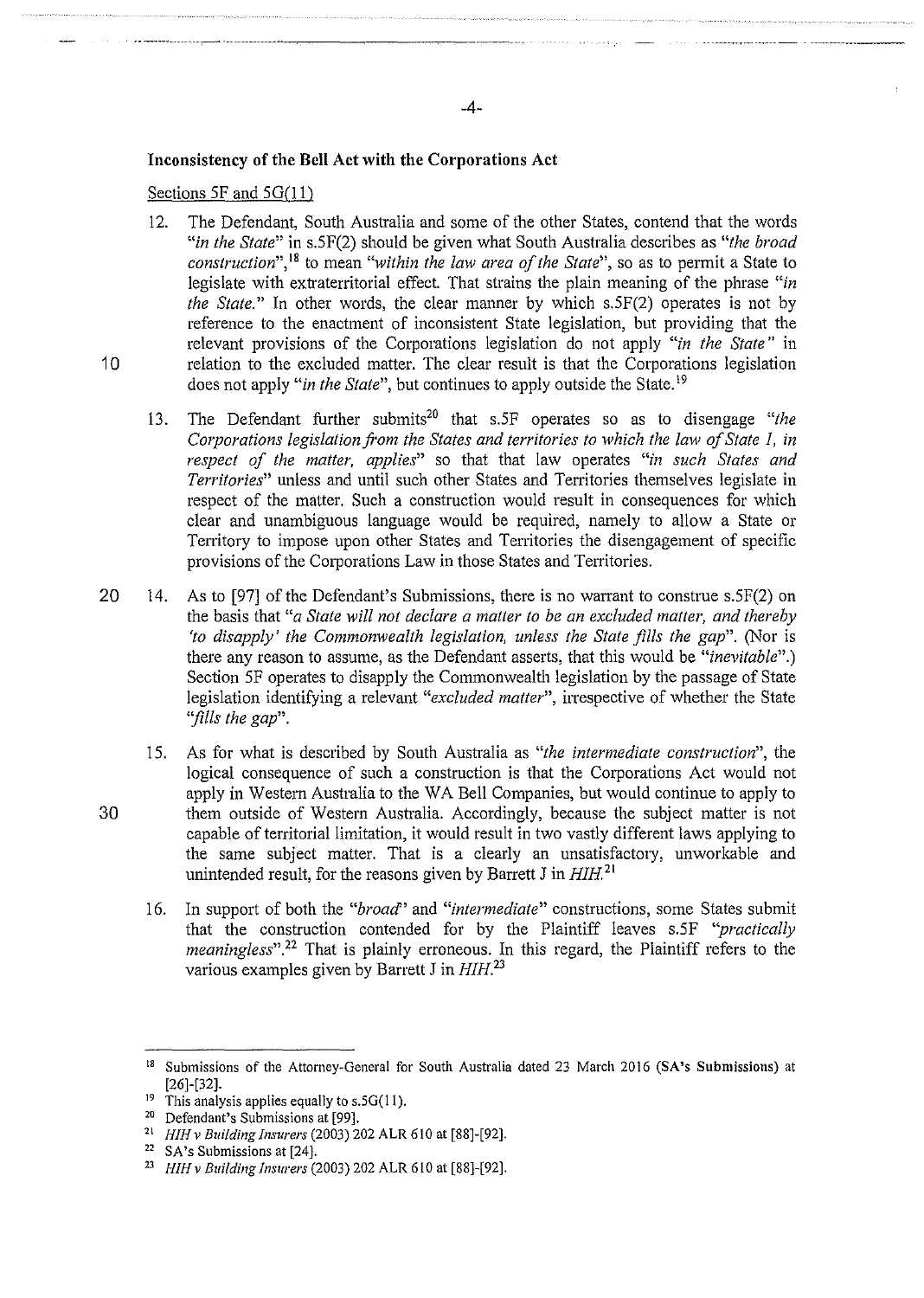- 17. In any event, even *"the intermediate construction"<sup>24</sup>*does not support the Defendant's endeavour to define as an *"excluded matter"* specific corporations (without further limitation).
- 18. The *"intermediate construction"* would, for example, allow Western Australia to disapply the provisions of the Corporations Act dealing with the prohibition against insider trading within the territorial limits of Western Australia, so that someone who did within the territorial limits of Western Australia what would constitute 'insider trading', if done in other States, would not commit an offence under the Corporations Act.
- 10 19. Similarly, it would be possible for Western Australia to disapply the relevant sections of the Corporations Act with respect to the duties of company officers and enact different laws. This would mean that, within the territorial limits of Western Australia, what an officer of a company must do in respect of a corporation, wherever that corporation is situated, would be governed by the State law, but the Corporations Act would continue to govern the officer's conduct outside Western Australia.
- 20. Suppose, however, that Western Australia sought to legislate with respect to, not particular provisions of the Corporations Act, but the activities of all Australian mining companies, enacted legislation purporting to govern the conduct of all Australian mining companies and identified all Australian mining companies as an 20 *"excluded matter"* for the purpose of the Corporations Act. The *"intermediate construction"* would not permit a State to legislate so as to exclude the operation of the Corporations Act in respect of all Australian mining companies, save with respect to conduct within the territorial limits of the State.
- 21. The States also seeks to support their contentions by reference to the pre-Corporations Act regime of each State and Territory, and the passing of uniform legislation in the form of the Corporations Law. The Plaintiff accepts that the statutory text should be considered in its context (including its legislative history). However, *"understanding context has utility if, and insofar as, it assists in fixing the meaning of the statutory text. Legislative history and extrinsic materials cannot displace the meaning of the*  30 *statutory text. Nor is their examination an end in itse/f'?<sup>5</sup>*
	- 22. Furthermore, the pre-Corporations Act regime was that each State and Territory could legislate as it saw fit and, to the extent that they were inconsistent in regard to any particular matter, the inconsistency would be resolved by application of well settled conflict of law rules. However, if a State wishes to 'opt out' of the Corporations Act (in whole or in part), it must do so within the present legal framework, not that which existed previously. Accordingly, any inconsistency with the laws of the Commonwealth would be resolved, not by reference to conflict of law rules, but by reference to s.l 09 of the Commonwealth Constitution. In other words, s.l 09 provides *"an effective statutory overriding requirement"* to the *"choice of law rules"*<sup>26</sup>
- 40 23. At [134] of the Defendant's Submissions, the Defendant deals with the Plaintiff's Submissions with respect to the location of various bank accounts outside of Western

-5-

<sup>&</sup>lt;sup>24</sup> Which appears to be supported by the Commonwealth's Submissions at  $[7]$ - $[12]$ .

<sup>25</sup>*Federal Commissioner of Taxation v Consolidated Media Holdings Ltd* (2012] HCA 55; (2012) 250 CLR 503 at [39] (French CJ, Hayne, Crennan, Bell and Gageler JJ).

<sup>26</sup> *Sweedman v Transport Accident Commission* (2006) 226 CLR 362, as cited at [31] of SA's Submissions.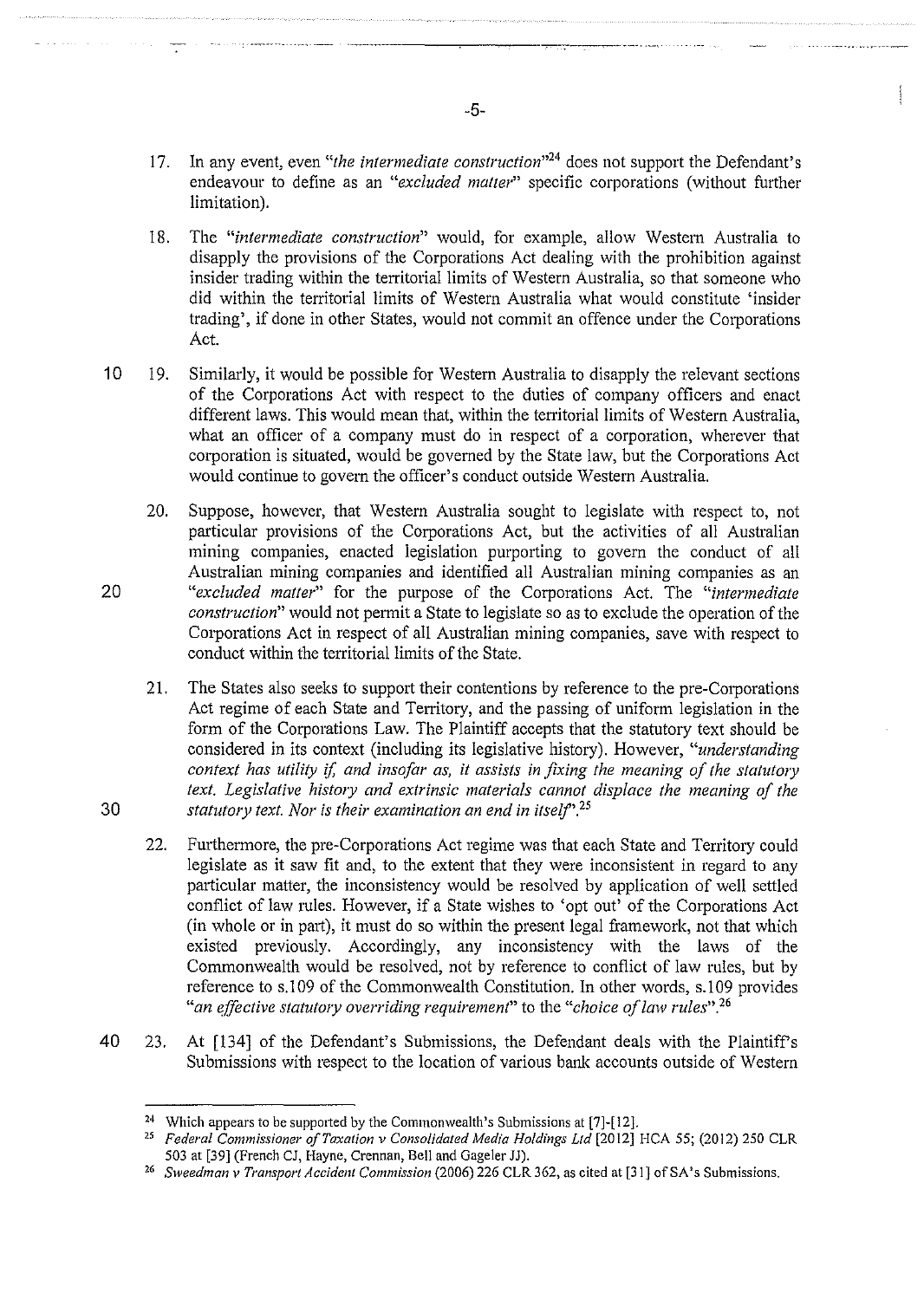Australia.27 The rule that the *situs* of the debt is to be paid in the ordinary course of business does not apply with respect to these bank accounts for the reasons stated by the Maranoa Plaintiffs in their written submissions in P4 of  $2016^{28}$ 

 $\mathbf{I}$ 

#### Section  $5G(4)$

24. Section  $5G(4)$  of the Corporations Act cannot save the Bell Act. It provides no more than if a State law specifically authorises or requires the doing of an act, a provision of the Corporations legislation that would prohibit the doing of the act or impose a liability for doing it, will not apply. The Plaintiff otherwise refers to and respectfully adopts [100]-[104] of the BONY Plaintiffs' Submissions dated 4 March 2016 in S248 10 of2015.

# Section  $5G(5)$

- 25. The only particularisation given by the Defendant of the sections in the Bell Act which are said to be saved by the operation of s.5 $G(5)$  are ss.27, 28, 29 and 33.<sup>29</sup> Of those sections, only ss.29 and 33(7) are alleged by the Plaintiff to be inconsistent with the Corporations Act 30
- 26. Section 29 of the Bell Act provides that a person (other than the Authority) carmot perform or exercise, and must not purport to perform or exercise, a function or power as an officer of a WA Bell Company. There is nothing in s.50(5) which extends to such matters (i.e., s.29 is not a provision that authorises a person to give instructions to 20 an officer of a company, requires the directors of a company to comply with instructions given by a person or have regard to matters communicated to the company or body by a person, or provides that a company is subject to the control or direction of a person).
	- 27. Section 33(7) of the Bell Act imposes an obligation upon the liquidator to provide to the Authority all books of the WA Bell Company and of the liquidator. Again, there is nothing in s.5G(5) that comes close to extending to the subject matter of s.33(7).

# Section  $5<sub>G</sub>(8)$

- 28. Contrary to the Defendant's contention,<sup>31</sup> the Plaintiff does not submit that a State law can only displace Chapter 5 to the extent that the State replaces the Commonwealth's 30 regime with an identical regime (and nor is that the logical consequence of the Plaintiff's Submissions).
	- 29. On the Defendant's contention, *"so long as that which is provided for in State law meets the description of a scheme of arrangement, receivership, winding-up or other external administration of a company",32* the provisions of Chapter 5 do not operate. In other words, so long as it can be said that a company is carrying out a scheme of

-6-

<sup>&</sup>lt;sup>27</sup> The Plaintiff refers to footnote 90 of the Defendant's submissions in P4 of 2016. To confirm, the accounts the subject of the Plaintiff's Submissions are the same accounts as are the subject of Maranoa Plaintiffs' **submissions, namely the Westpac term deposits concerning the Uncontested Amounts and the Westpac**  term deposit comprising part of the Trust Property (as to which see Amended Special Case at [33]-[34], [39] and [40]).<br><sup>28</sup> Plaintiffs' submissions dated 3 March 2016 in P4 of 2016 at [48]-[50].<br><sup>29</sup> Defendant's Submissions at [131].

<sup>&</sup>lt;sup>30</sup> Statement of Claim at [72.5]-[72.6].<br><sup>31</sup> Defendant's Submissions at [111].<br><sup>32</sup> Defendant's Submissions at [113].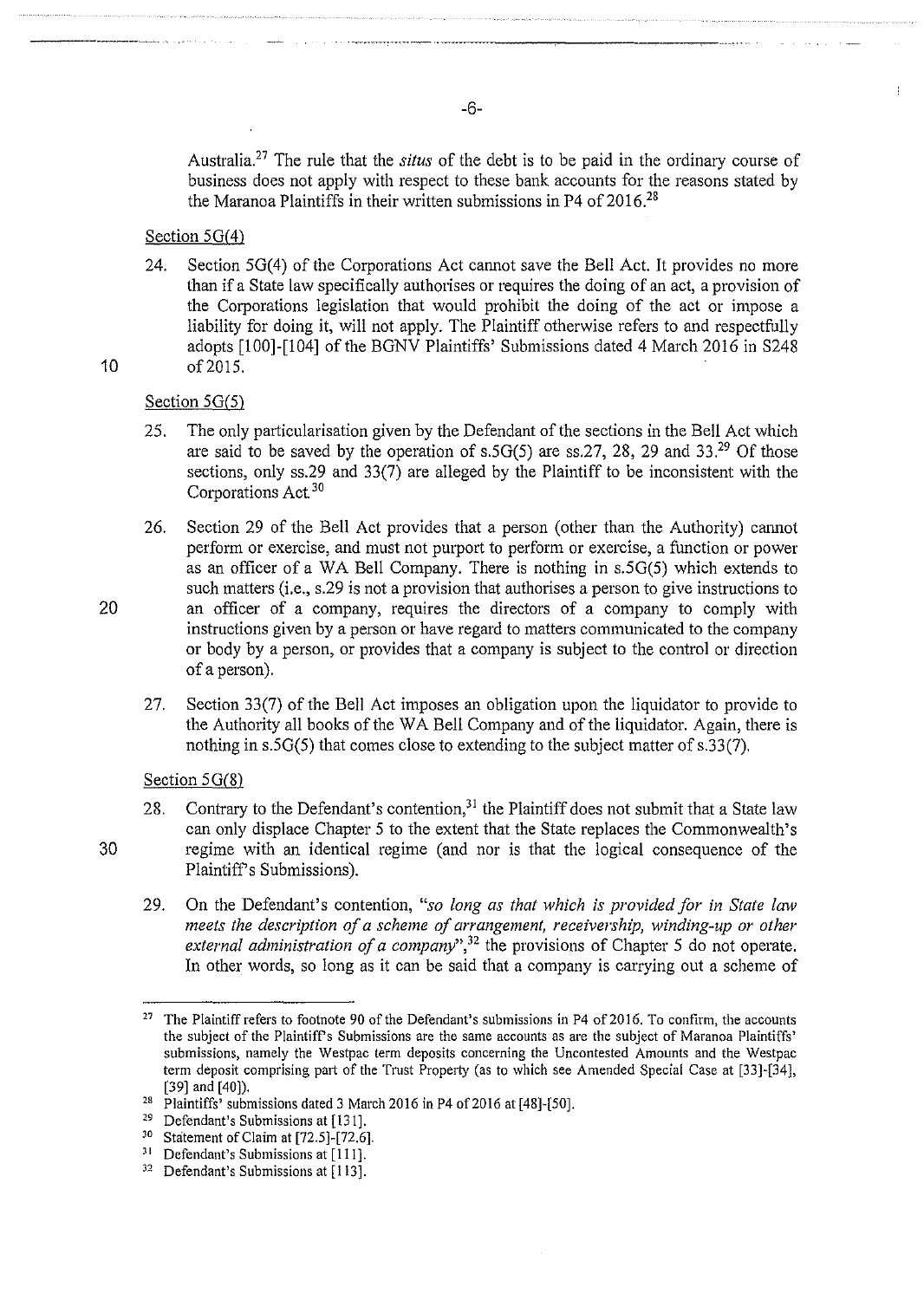arrangement, receivership, winding-up or administration in accordance with a provision of a law of the State, the whole of the provisions of Chapter 5 of the Act does not apply to that company. For example, the Defendant contends that, insofar as a company is carrying out an *"external administration"* pursuant to a State Act, the provisions of Chapter 5 of the Corporations Act do not apply to that company. So even if the State Act only deals with, say, administration, the consequence is that the whole of Chapter 5 would not apply to the company and a lacuna exists with respect to schemes of arrangement, receiverships and winding-up. Alternatively, a company is pursuing a scheme of arrangement pursuant to a provision of a law of a State or 10 territory which deals with no more than schemes of arrangement. The Defendant's contention means that the provisions of Chapter 5 do not apply to the company. Again, a lacuna would exist.

- 30. As to [116] of the Defendant's Submissions, the distinction drawn by the Plaintiff is real and of substance: the point is not only one of timing, but the fact that the assets are not distributed by the company to its creditors or shareholders, but transferred to a third patty, not being a creditor of the company. The fact that the assets were formerly the assets of the company is not to the point: the transfer to the Authority is inconsistent with the statutory concept of *"winding-up",* particularly where the third party ultimately has no obligation whatsoever to distribute any property to the former 20 creditors of the company.
	- 31. Dealing specifically with a number of the Submissions for the Attorney General of Queensland dated 23 March 2016 **(Queensland's Submissions):** 
		- (a) as to [69], the reproduced sections of the Explanatory Notes are wholly consistent with the Plaintiff's submission that Chapter 5 does not apply to the winding-up of a Part 5.7 body to the extent that the winding-up is carried out in accordance with the provision of a law of a State, but that the provisions of Chapter 5 do apply to the winding-up of a Patt 5.7 body notwithstanding that the State may have passed laws with respect to the administration of a company, but not its winding-up;
- (b) as to [70], (a) above is repeated. Moreover, that s.5G reflects the distribution of 30 powers between the Commonwealth and the States, reserving to the States the prerogative in respect of a corporation to *"withdraw its winding-up or external administration from the operation of the Corporations Act"* is not inconsistent with the Plaintiff's submission that, on a proper reading of s.SG, if the State wishes to exercise that prerogative in respect of a corporation, it can only do so by a State law that provides for that which would have otherwise applied in respect of a corporation. So a State law that deals with administration of a corporation does not withdraw the company's winding-up from the operation of the Corporations Act; and
- (c) as to [77], the Bell Act does not involve the ascertainment of the assets of WA 40 Bell Group Companies or the realisation of that property and, insofar as it provides for the distribution to creditors. It is entirely discretionary as to whether such distribution occurs at all. It is also manifestly inaccurate to describe the role of the Authority as fulfilling that *"which would otherwise be fulfilled by liquidators under the Corporations Act".*

ŧ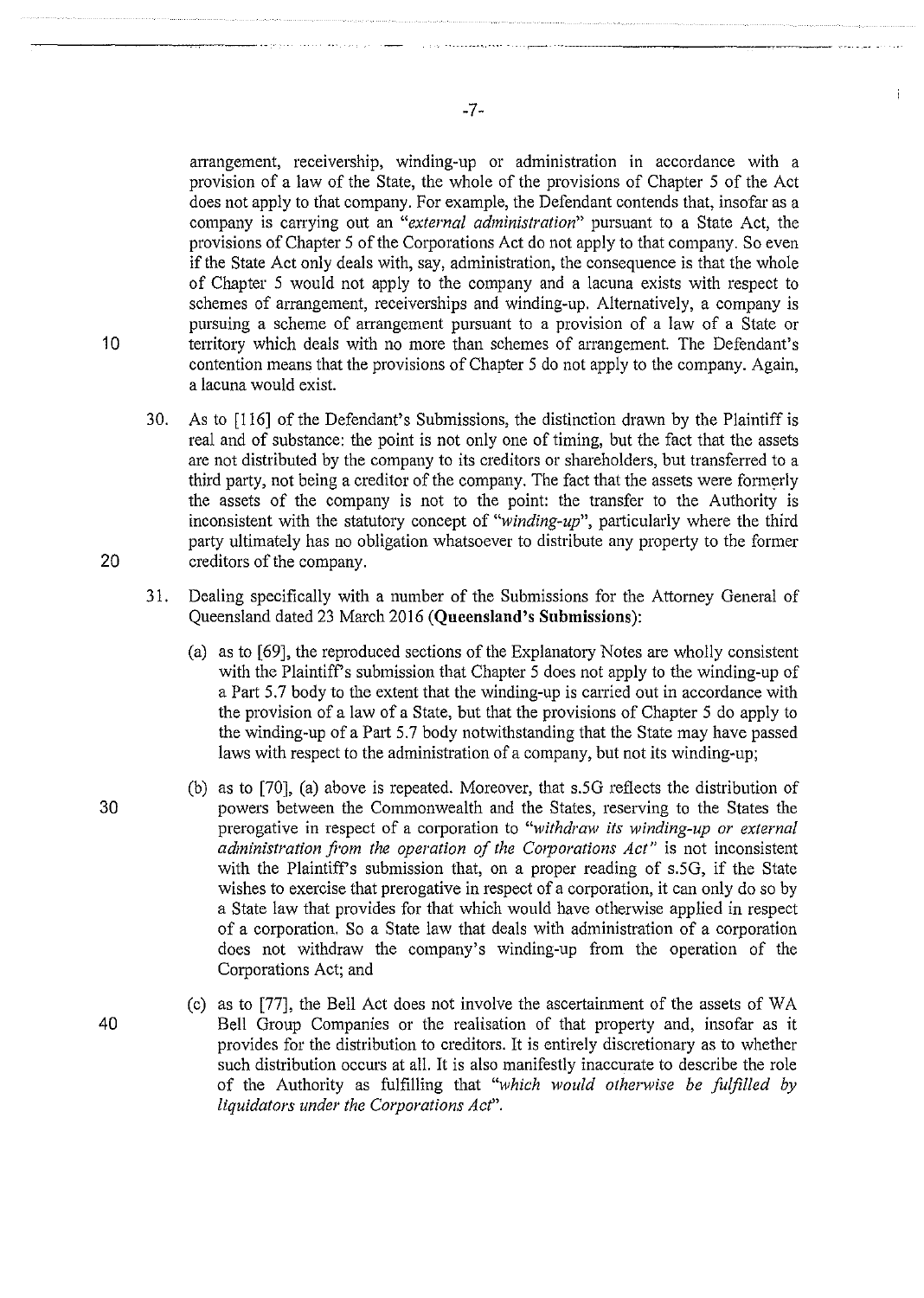- 32. Dealing specifically with the Submissions of the Attorney General for New South Wales **(NSW's Submissions):** 
	- (a) as to [35], it is unrealistic to speak of the transfer of propetty to the Authority as being an administrative mechanism aimed to facilitate the collection of the property of the WA Bell Companies. That property has already been *"collected"* by the liquidator. There is nothing further to *"collect".* It is also unrealistic to describe such conduct as being *"in aid of the winding up of those companies";*
- (b) the analogy in [36] is illusory: unlike the examples given, not only are the Authority and Administrator not acting on behalf of the companies or the 10 creditors, but their purpose is not the *"bringing in and preserving the property"* of the WA Bell Companies; and
- (c) in addition to failing to address the issue identified at paragraph  $59(a)$  of the Plaintiff's Submissions, NSW's Submissions at [38]-[41] overlook the operation of the words *"gf a company".* Even if (which is disputed by reason of the matters set out in paragraph 59(b) of the Plaintiff's Submissions) there is no warrant to limit the words *"external administration"* by reference to the types of external administration contemplated by the provisions of Chapter 5 of the Corporations Act, on no basis could what has been established under the Bell Act constitute the external administration *"of a company":* the so-called *"administration"*  20 established by the Bell Act operates entirely separately from the WA Bell Companies, and does not comprise an *"administration"* of them.

# Inconsistency of the Bell Act with the Judiciary Act and infringement of Chapter III of **the Constitution**

## Section 25(5) of the Bell Act

- 33. The Defendant contends<sup>33</sup> that s.25(5) of the Bell Act does not withdraw jurisdiction from any Court. The Defendant characterises s.25(5) as having its *"most obvious analogy"* with s.471B of the Corporations Act. The flaw with the analogy is that s.471B prevents the bringing of a claim against a company that is being wound up *"except with the leave of the Court and in accordance with such terms (if any) as the*  30 *Court imposes."* Section 25(5) has no equivalent provision for the grant of leave by a court and therefore does invalidly purport to withdraw jurisdiction from the Supreme Court of Western Australia.
	- 34. With respect to Defendant's assertion to the contrary, the *ELF Case* is irrelevant to the validity of s.25(5).<sup>34</sup> The *BLF Case* concerned the deregistration of a union by an Act of Parliament. Legislating for a union's deregistration is entirely different from legislating expressly to prohibit making or maintaining actions of a particular kind against specified defendants.
- 35. Similarly, *Commonwealth v Rhind35* is distinguishable. *Rhind* concemed s.2A(l) of the *Landlord and Tenant Act 1899* (NSW) which restricted the circumstances in which a 40 landlord could seek possession in the Supreme Comt of New South Wales. However, s.2A(2) provided that a proceeding could be brought in the Local Court under Part 4 of

·····~------------- --------------~

- 
- 

<sup>&</sup>lt;sup>33</sup> Defendant's Submissions at [139].<br><sup>34</sup> Defendant's Submissions at [141].

<sup>35 (1966) 119</sup> CLR 584.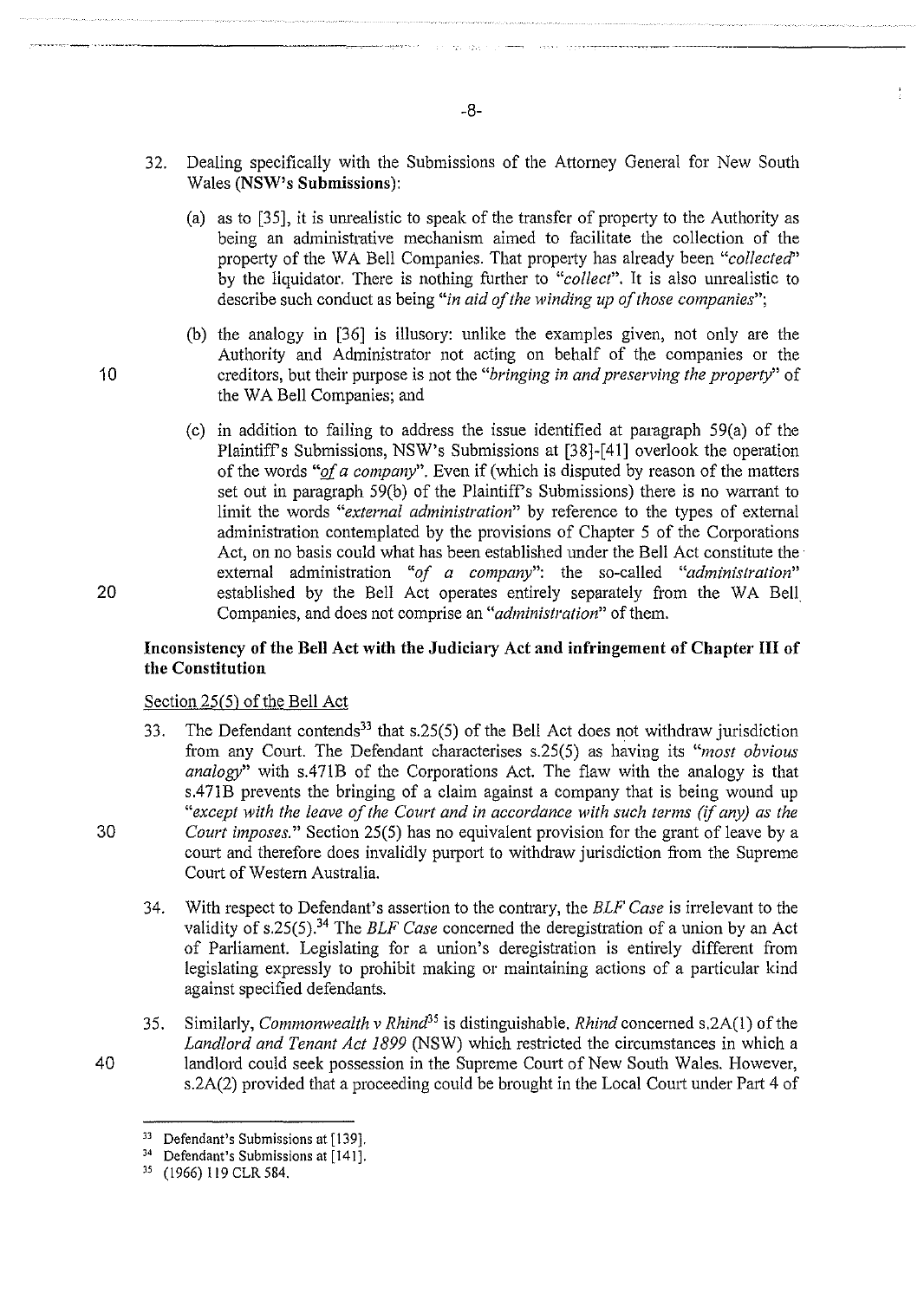the Act. Section 2A was therefore a provision concerning the jurisdictional limits applicable to the New South Wales Supreme Court. It is entirely different from s.25(5) of the Bell Act, which prevents the making or maintaining of specified actions in any court.

36. Victoria's submission that s.25(5) merely alters the jurisdiction of State courts is incorrect.<sup>36</sup> Section 25(5) does not address the jurisdiction of State courts and equally applies to actions in federal and State courts.<sup>37</sup> Queensland's submission that s.25(5) operates like a limitation period should similarly be rejected.<sup>38</sup> A limitation period sets a time by which an action must be commenced but never provides that an extant action 10 may not be maintained. Moreover, it is a trite proposition that a limitation period provides a defence to an action, but does not go to the Court's jurisdiction to hear and determine the action.

#### Section 22 of the Bell Act

- 37. The Defendant contends that s.22 of the Bell Act is supported by the line of authority commencing with  $R \nu$  Humby<sup>39</sup> that legislation may alter substantive rights without interfering with the exercise of judicial power.<sup>40</sup> But s.22 of the Bell Act is not directed to the substantive rights of the parties. The liabilities of creditors of WA Bell Companies are not altered by  $s.22$ .<sup>41</sup> Section 22 of the Bell Act provides for the transfer of the assets of the Bell Companies so that they are beyond the reach of the 20 orders which the Supreme Court would have made in proceedings COR 146 of 2014 and COR 208 of 2014. Section 22 finds no support in *Humby* and its progeny.
	- 38. The Defendant asserts that the Plaintiff contends that the Bell Act has extinguished the subject matter of COR 146 of 2014.<sup>42</sup> The Plaintiff does not make this contention. The Plaintiff contends that the subject matter of the dispute, namely the assets of the WA Bell Companies, has been *transferred* and that it is this transfer which interferes with the judicial process by depriving the Supreme Court of the power to quell the controversy between the creditors.

# Nature of the infringement of Chapter Ill

- 39. The Defendant erects a straw man by responding to an argument that winding up is an 30 exclusively judicial function.<sup>43</sup> The Plaintiff does not submit that winding up is an exclusively judicial function. The Plaintiff *does* submit that the quelling of a matter arising in federal jurisdiction is an exclusively judicial function. 44 The Defendant does not appear to cavil with this proposition.
	- 40. The exceptional feature of the Bell Act is that it transfers the function of quelling a matter arising in federal jurisdiction from a court invested with federal jurisdiction to the Western Australian Executive. Unlike *Humby* and the cases following it, in which the substantive law was altered but the courts were still able to apply the law as

-9-

<sup>&</sup>lt;sup>36</sup> Submissions of the Attorney General for Victoria's dated 23 March 2016 at [39]-[40].<br><sup>37</sup> The Plaintiff adopts the Commonwealth's Submissions at [17] on this issue.<br><sup>38</sup> Queensland's Submissions at [15].<br><sup>39</sup> R v Hum

<sup>&</sup>lt;sup>41</sup> The process for extinguishing the creditors' liabilities is set out in the Plaintiff's Submissions at [90]-[92].<br><sup>42</sup> Defendant's Submissions at [151] referring to the Plaintiff's Submissions at [128]-[129].

<sup>&</sup>lt;sup>43</sup> Defendant's Submissions at  $[140]-[141]$ .<br><sup>44</sup> Plaintiff's Submissions at  $[142]-[146]$ .